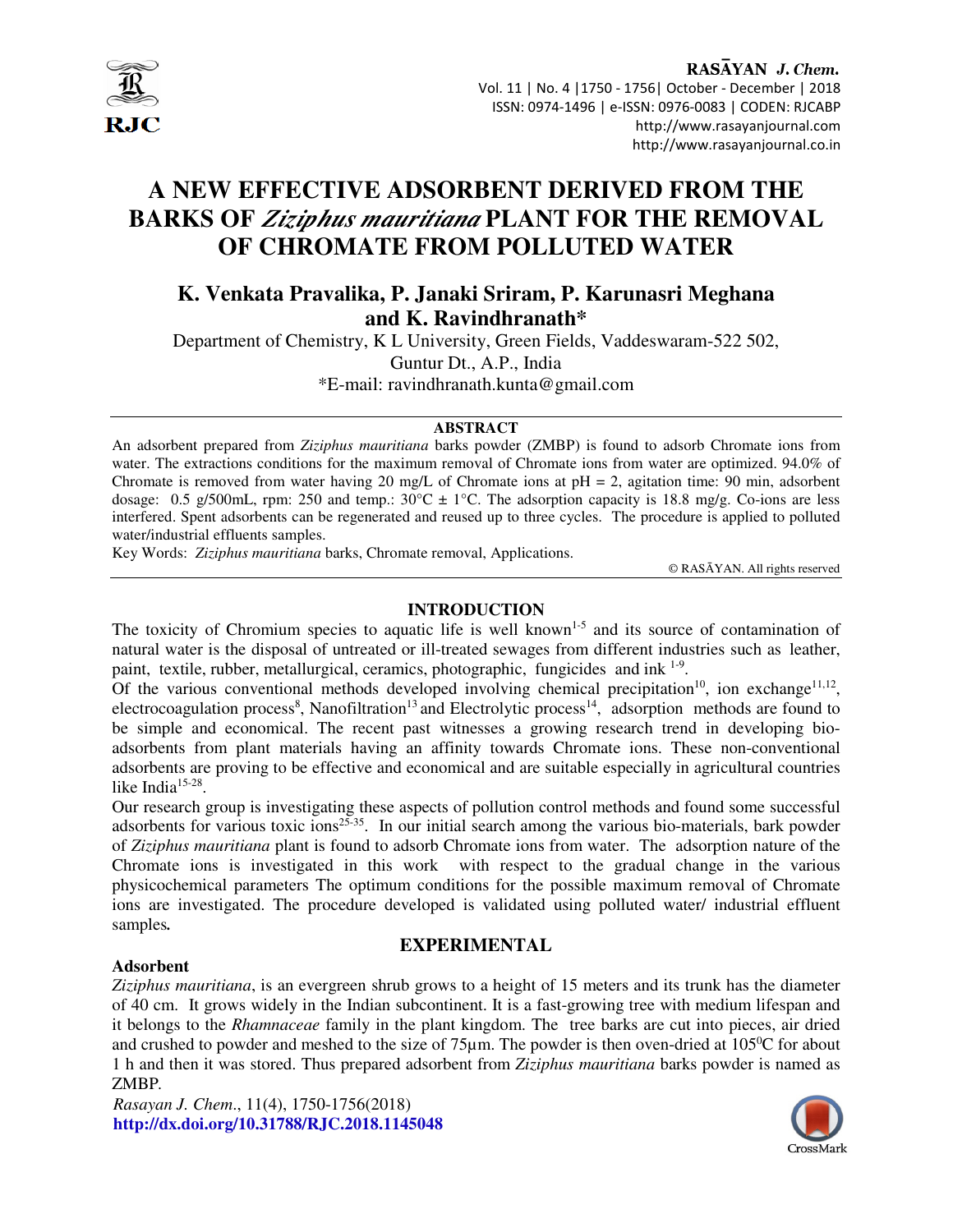

Fig.-1: Ziziphus mauritiana Plant Showing An Affinity towards Chromate Ions

#### **Reagents and Chemicals**

A.R. grade chemicals and distilled (double) water were used. Diphenyl carbazide solution (0.25%) in 50% acetone and 6 N H2SO4 were used. 500 mg/L Chromate stock solution was prepared and it was diluted as per the need.

#### **Method**

Batch methods were adopted.<sup>6,36,37</sup> Known amounts of ZMBP were added to definite volumes of known concentrations of Chromate solutions in stoppered bottles of 250 ml. capacity . Initial pHs were adjusted either by addition of drops of dil. HCl or by dil. NaOH or both and monitoring the pH changes with pH meter (Sytronics-make). Then the solutions were agitated in mechanical shakers at 250 rpm. After a certain time of equilibration, the shaking was stopped and the solutions were filtered and the concentration of Chromium was assessed by Diphenyl Carbazide" method<sup>38</sup>.

The adsorption of Chromate by *ZMBP* was investigated by gradually varying the various parameters and the results were depicted in Fig.-2 to 6.

The interference caused by common co-ions (in five folds) on the % removal of Chromate from waters was investigated and the findings are presented in Fig.-7 The adsorbent developed was used to extract Chromium (VI) from the sewage samples collected at the tannery and Chrome plating industries and also samples from /polluted lakes. The findings are noted Table-1.

# **RESULTS AND DISCUSSIONS**

**Initial pH of Equilibrium System**  The adsorption is pH dependent as is detailed in Fig.-2. % of extraction is progressively increased with the decrease in initial pH of the extraction system. At low pH values, the extraction is marked; it is 94.0% at pH: 2, 85.5% at pH: 4, 65.0% at pH:6, 52.0% at pH: 8, 45.0% at pH: 10 and only 25.0% at pH:12 at ZMBP dosage:  $0.5g/500mL$ , agitation time: 90 min; rpm: 250 and temp.:  $30^{\circ}C\pm1^{\circ}C$ .

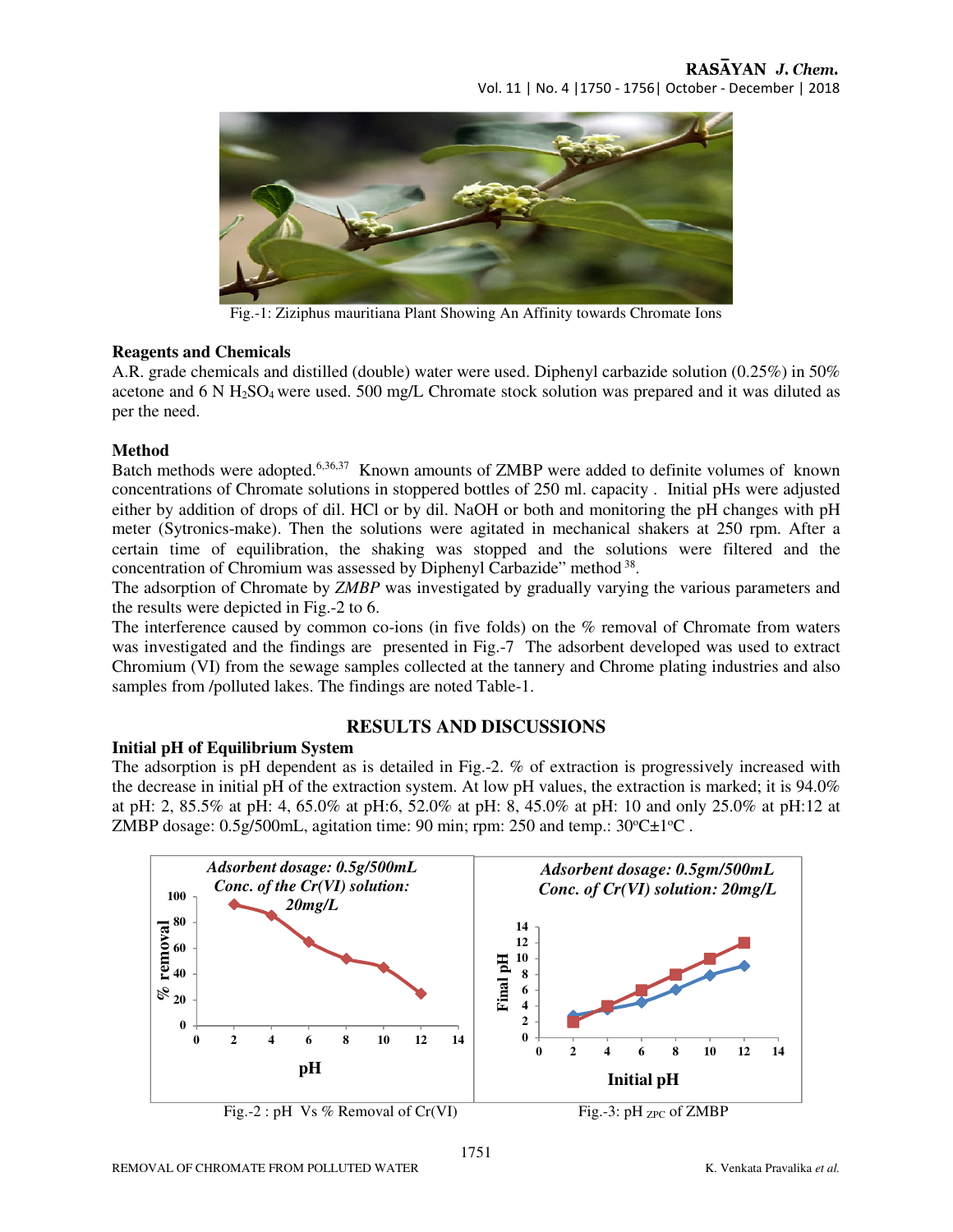#### RASAYAN J. Chem. Vol. 11 | No. 4 |1750 - 1756| October - December | 2018

The less affinity of ZMBP surface towards Chromate ion at high pHs, may be viewed from the pHzpc point of view. The pHzpc is 3.6 (Fig.-3) and so, the surface acquires negative charge above this pH value and it is attributed to the dissociation of functional groups namely hydroxide, carboxyl etc. that are naturally present. At low pHs, the ionization of these groups are less favored and even protonated. Hence, the conducive pH of the equilibration mixture for the adsorption of Chromate anions is low pHs.

#### **Agitation Time**

Percentage removal is time-dependent. The influence of agitation time on the extent of extraction of Chromium (VI) is depicted in Fig.-4.

Percentage removal of the Chromate ion is 34.0% at 15 min, 56.0% at 30 min, 75.0% at 45 min, 84.0% at 60 min, 88.0% at 75 min, 94.0% at and above 90 min. An equilibrium state is reached above 90 min.



Fig.-4: Agitation time Vs % Removal of Chromate Fig.-5 : ZMBP Dosage Vs % Removal of Chromate

#### **ZMBP Concentration**

As the concentration of ZMBP is varied from 100 mg/500ml to 600 mg/500 ml, while keeping the other conditions at optimum levels, the % removal of Chromate is fast initially and slowdown at higher concentrations. Maximum removal of 94.0% is attained with 500 mg/500 ml (Fig.-5). The adsorption capacity is 18.8 mg/g



Fig.-6: Initial Concentration of Chromate Vs % Removal of Chromate

#### **Initial Concentration**

By gradually changing the Chromate initial concentration from 20 mg/L to 100 mg/L, % removal of Chromate is investigated while keeping other extraction conditions at optimum levels namely,  $pH = 2$ , agitation time : 90 min, ZMBP dosage: Findings are shown in Fig 6. % removal is observed to be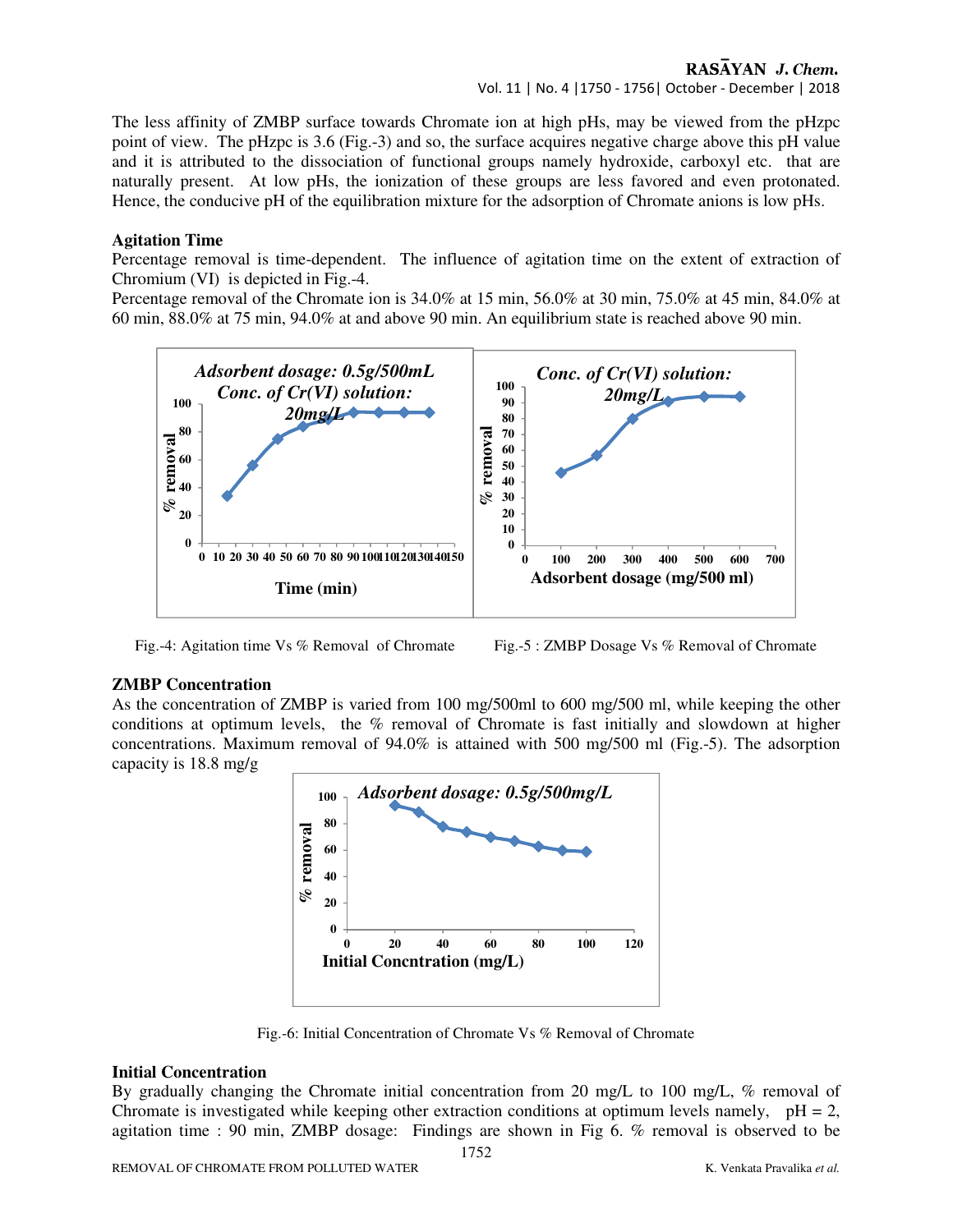### RASAYAN J. Chem.

#### Vol. 11 | No. 4 |1750 - 1756| October - December | 2018

decreasing from 94.0% to 60.0% as Chromate initial concentration varies from 20 mg/L to 100 mg/L (Fig. 6). The ratio of Chromate ions to the active sites on ZMBP is high at low concentration of Chromate and hence more removal. But as the concentration of Chromate increases for a fixed dosage of ZMBP, the ratio: Chromate/active site is less and so decrease in % removal. In other words, at elevated concentrations of Chromate, the demand for the adsorption (active) sites is high but as the adsorbent concentration is fixed, the demand is not fully been met and hence, the fall in % removal Chromate ions.

#### **Interference of Co-ions**

The interference caused by fivefold excess of Co-ions on the extraction of Chromate is investigated and the findings are presented in Fig.-7(a) and 7 (b).

Co-anions are interfered in the decreasing order:  $PO_4^{3} > SO_4^{2} > Cl > HCO_3 > NO_3$ . The order of interference of Co- cations is:  $Zn^{2+}$   $\geq$   $Cu^{2+}$   $\geq$   $Ma^{2+}$   $\geq$   $Fe^{3+}$ .



Fig.-7: (a): Interference of Co- anions on % Removal of Chromate (b): Interference of Co-cations on % removal of Chromate

#### **Applications**

The validity of the procedure developed in the present investigation was assessed by applying it to the Tannery/ Chrome plating industries/ polluted lake samples as detailed in Table 1. It may be noted that the adsorbent investigated is effective as it removes substantial amounts of Chromate ions.

| (pH.2, ZIMDT DOSage, 0.9gHI/900 HIL, Aghation Thile, 90 Hill, Tpm.290 and Temperature 30 C $\pm$ 1 C) |                                                           |                                                        |                         |  |  |
|-------------------------------------------------------------------------------------------------------|-----------------------------------------------------------|--------------------------------------------------------|-------------------------|--|--|
| Samples                                                                                               | Initial Cr(VI) conc.                                      | $Cr(VI)$ conc. after<br>extraction                     | $\%$ removal            |  |  |
| <b>Tannery Industries</b>                                                                             |                                                           |                                                        |                         |  |  |
|                                                                                                       | $10.5 \text{ mg/L}$<br>$13.3 \text{ mg/L}$<br>$19.0$ mg/L | $1.7 \text{ mg/L}$<br>$1.5 \text{ mg/L}$<br>$1.9$ mg/L | 83.8%<br>88.7%<br>90.0% |  |  |
| <b>Chromate Plating Industries</b>                                                                    |                                                           |                                                        |                         |  |  |

|  |  |  | Table-1: Removal of Chromate from Samples Collected from Various Sources                                               |  |  |
|--|--|--|------------------------------------------------------------------------------------------------------------------------|--|--|
|  |  |  | (pH:2, ZMBP Dosage: 0.5gm/500 mL, Agitation Time: 90 min, rpm:250 and Temperature $30^{\circ}$ C $\pm$ 1 $^{\circ}$ C) |  |  |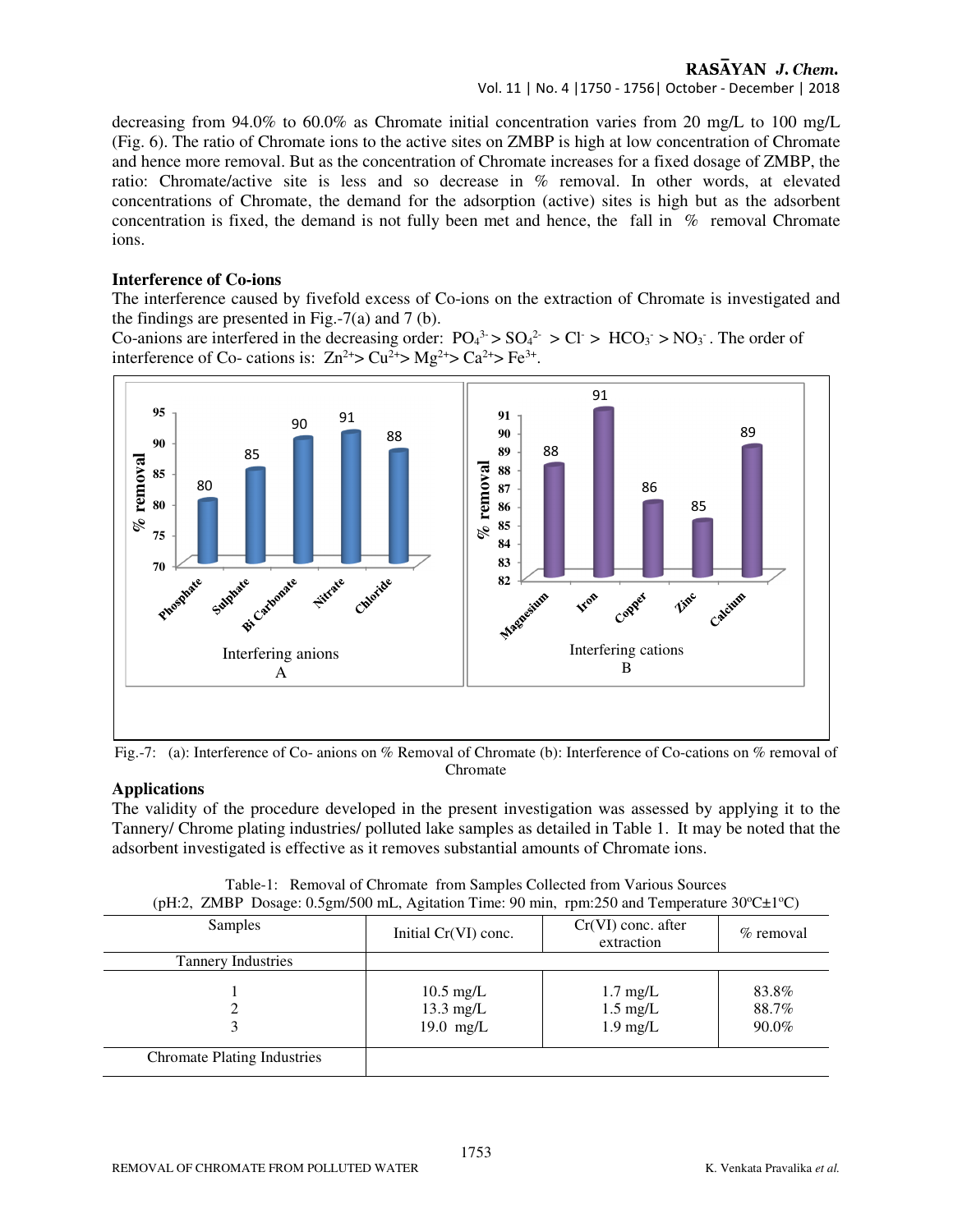|                                                             | $15.5$ mg/L         | $2.1 \text{ mg/L}$ | 86.5% |
|-------------------------------------------------------------|---------------------|--------------------|-------|
|                                                             | $18.4$ mg/L         | $2.6 \text{ mg/L}$ | 85.9% |
|                                                             | $20.0$ mg/L         | $2.8 \text{ mg/L}$ | 86.0% |
| Lake Samples (containing known)<br>Chromate concentrations) |                     |                    |       |
|                                                             | $12.2 \text{ mg/L}$ | $1.9 \text{ mg/L}$ | 84.4% |
|                                                             | 16.4 $mg/L$         | $2.0 \text{ mg/L}$ | 87.8% |
|                                                             | $18.5$ mg/L         | $1.8 \text{ mg/L}$ | 90.3% |

RASAYAN J. Chem. Vol. 11 | No. 4 |1750 - 1756| October - December | 2018

#### **Regeneration and Reuse**

The spent adsorbent**,** ZMBP, was tried for regeneration using various eluents. 0.1 M NaOH was observed to be effective. Thus regenerated adsorbent was again used in the extraction process. This regeneration process was repeated. The loss of adsorption capacity with the increase in regenerations was assessed by plotting a graph between % removal Vs No of regeneration as depicted in Fig. 8. It can be noted that the adsorbent ZMBP, is retaining its capacity up to three generations with a marginal loss of adsorption capacity.



Fig.-8: Effect of Regenerations on Percentage Removal

# **CONCLUSION**

A sorbent prepared from *Ziziphus mauritiana* barks powder (ZMBP) is investigated as an adsorbent to remove Chromate ions from polluted water. Various conditions are investigated and optimized for the maximum extraction of Chromate ions. % of extraction is observed to be 94.0% at  $pH = 2$ , agitation time: 90 min, Chromate conc.: 20 mg/L, ZMBP dosage: 0.5 g/500mL, rpm: 250 and temp.:  $30^{\circ}$ C  $\pm$  1°C. The adsorption capacity is 18.8 mg/g.

The spent ZMBP is regenerated with 0.1 M NaOH for subsequent re-use as an adsorbent. It is noted that the adsorption capacity is marginally lost up to three re-generations. The adsorbent developed is successfully applied to polluted waters/effluents.

#### **ACKNOWLEDGMENT**

The authors are grateful to K L University authorities for providing the needed facilities and financial help to carry out the present work.

#### **REFERENCES**

- 1. F. C. Richard and A.C. Bourg, *Water Res*, **25**, 807(1991), **DOI:** 10.1016/0043-1354(91)90160-R
- 2. J. Kotaś and Z. Stasicka *Environmental Pollution*, **107**, 263(2000), **DOI:**10.1016/S0269- 7491(99)00168-2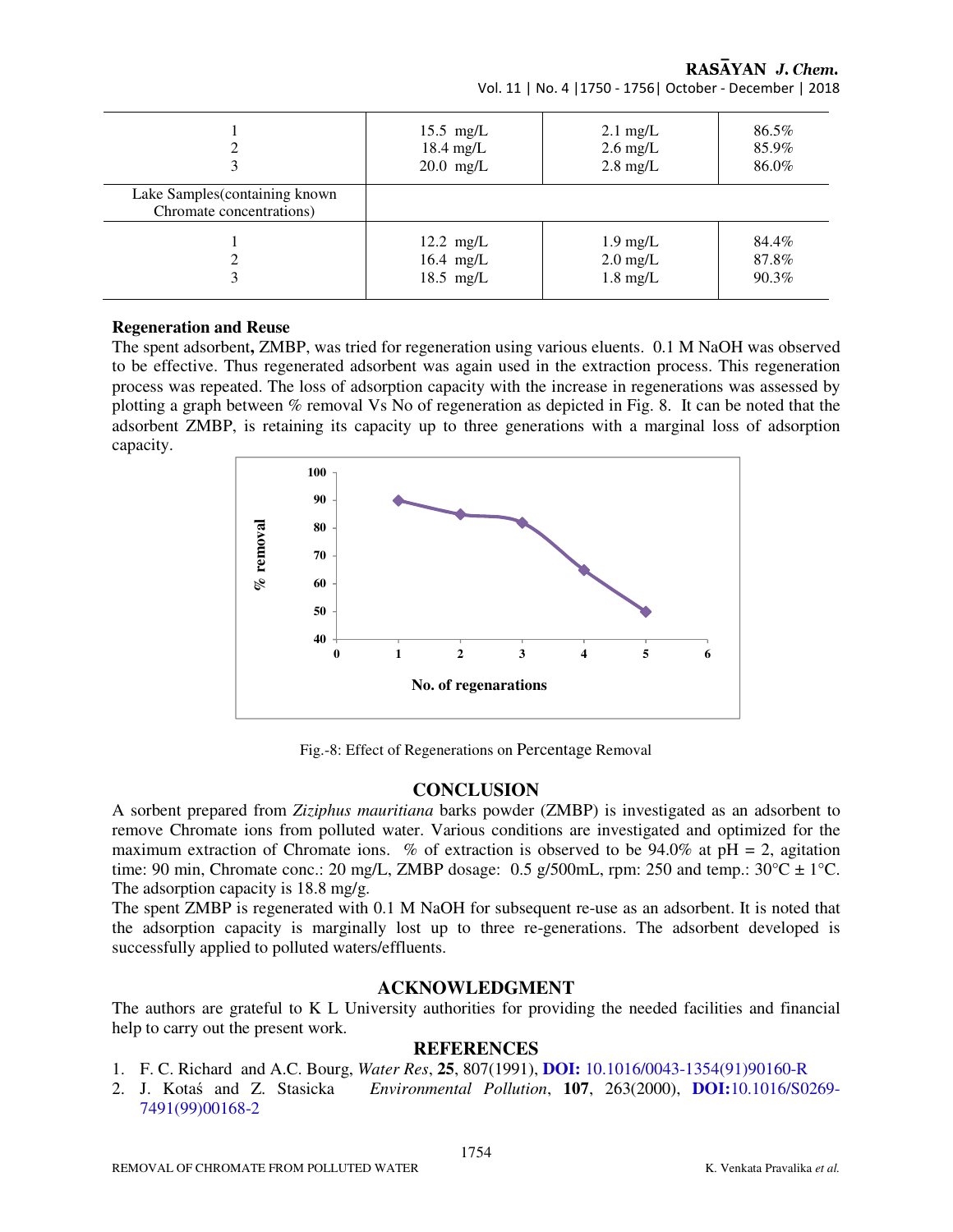- 3. Indian Standard Drinking Water Specifications- Bureau of Indian Standards. 2<sup>nd</sup> Ed., New Delhi, India (2012).
- 4. Guidelines for Drinking-Water Quality, Geneva: WHO (2008)
- 5. APHA, Standard Methods for the Examination of Water and Waste Water, 20th Ed., Washington, DC.
- 6. Metcalf and Eddy, Wastewater Engineering: Treatment of Reuse. 4th. Ed., McGraw Hill Co., New York (2003).
- 7. R. Schneider, C. Cavalin , M. Barros and C. Tavares, *J. Chem. Eng.*, **132**, 355(2007), **DOI:** 10.1016/j.cej.2007.01.031
- 8. S. Vasudevan, J. Lakshmi and G. Sozhan, *Desalination,* **275**, 260(2011), **DOI:** 10.1016/j.desal.2011.03.011
- 9. X.S. Wang , L.F. Chen , F. Y. Li, K. L. Chen, W.Y. Wan and Y. Tang, *J. Hazard Mater.*, **175**, 816(2010), **DOI:** 10.1016/j.jhazmat.2009.10.082
- 10. Z. J. Zhang, L. Li, H. Zhu, F. F. Wang and H. Hua, *Environmental Science and Technology,* **31**, 96 (2008).
- 11. S. Rengaraj, K. H. Yeon and S.H. Moon, *J of Hazardous Materials*, **87 (1-3)**, 273(2001), **DOI:** 10.1016/S0304-3894(01)00291-6
- 12. S.A. Cavaco , S. Fernandes , M. M. Quina and L. Ferreira, *J Hazardous Materials*, **144 (3)**, 634(2007), **DOI:** 10.1016/j.jhazmat.2007.01.087
- 13. M.T. Ahmed, S. Taha, T. Chaabane, D. Akretche, R. Maachi and G. Dorange, *Desalination*, **200 (1- 3)**, 419(2006), **DOI:**10.1016/j.desal.2006.03.354
- 14. A. J. Chaudhary, N.C. Goswami and S.M. Grimes, *Journal of Chemical Technology and Biotechnology*, **78 (8)**, 877(2003), **DOI:**10.1002/jctb.871
- 15. D. Sharma D. and C. Forster C., *Bioresour Technol*, **47(3)**, 257(1994), **DOI:** 10.1016/0960- 8524(94)90189-9
- 16. G. Alaerts , V. Jitjaturunt and P. Kelderman . *Water Sci. Technol.*, **21 (12)**, 1701(1989), **DOI:** 10.2166/wst.1989.0148
- 17. A. Kumar and H. M. Jena, *J of Environmental Chemical Engineering*, **5 (2)**, 2032(2017), **DOI:** 10.1016/j.jece.2017.03.035
- 18. G. Cimino , A. Passerini and G. Toscano, *Water Res*, **34 (11)**, 2955(2000), **DOI:** 10.1016/S0043- 1354(00)00048-8
- 19. J. M. Dias, M.C. Alvim-Ferraz , M.F. Almeida , J. Rivera-Utrilla and M. Sánchez-Polo, *J. Environ. Manage.,* **85 (4)**, 833(2007), **DOI:** 10.1016/j.jenvman.2007.07.031
- 20. V. Garg , R. Gupta , R. Kumar and R. Gupta, *Bioresour. Technol.*, **92(1)**, 79(2004), **DOI:** 10.1016/j.biortech.2003.07.004
- 21. J. Monika, V. Garg and K. Kadirvelu, *J. of Hazard. Mater.*, **162(1)**, 36(2009), **DOI:** 10.1016/j.jhazmat.2008.05.048
- 22. R. Schneider, C. Cavalin , M. Barros and C. Tavares, *J. Chem. Eng.*, **132**(1-3) 355(2007), **DOI:** 10.1016/j.cej.2007.01.031
- 23. K. Selvi , S. Pattabhi and K. Kadirvelu, *Bioresour. Technol.*, **80(1)**, 87(2001), **DOI:** 10.1016/S0960- 8524(01)00068-2
- 24. D. Sharma and C. Forster, *Bioresour. Technol.*, **47(3)**, 257(1994), **DOI:** 10.1016/0960- 8524(94)90189-9
- 25. Y. Hanumantha Rao and K. Ravindhranath, *Rasayan Journal of Chemistry*, **10(4),** 1104(2017), **DOI:** 10.7324/RJC.2017.1041829
- 26. K. Venkata Ramana, K. Swarna Latha, K. Ravindranath and B. Hari Babu, *Rasayan J. Chem.,* **10(2)***,*  349(2017), **DOI:** 10.7324/RJC.2017.1021537
- 27. G.V. Krishna Mohan, A. Naga Babu, K. Kalpana and K. Ravindhranath, *Int. J. Environ. Sci. Technol.* **(2017), DOI:**10.1007/s13762-017-1593-7
- 28. Sujitha Ravulapalli and Ravindhranath Kunta, *Water Sci. Technol.*, **78(6),** 1377(2018), **DOI:** 10.2166/wst.2018.413